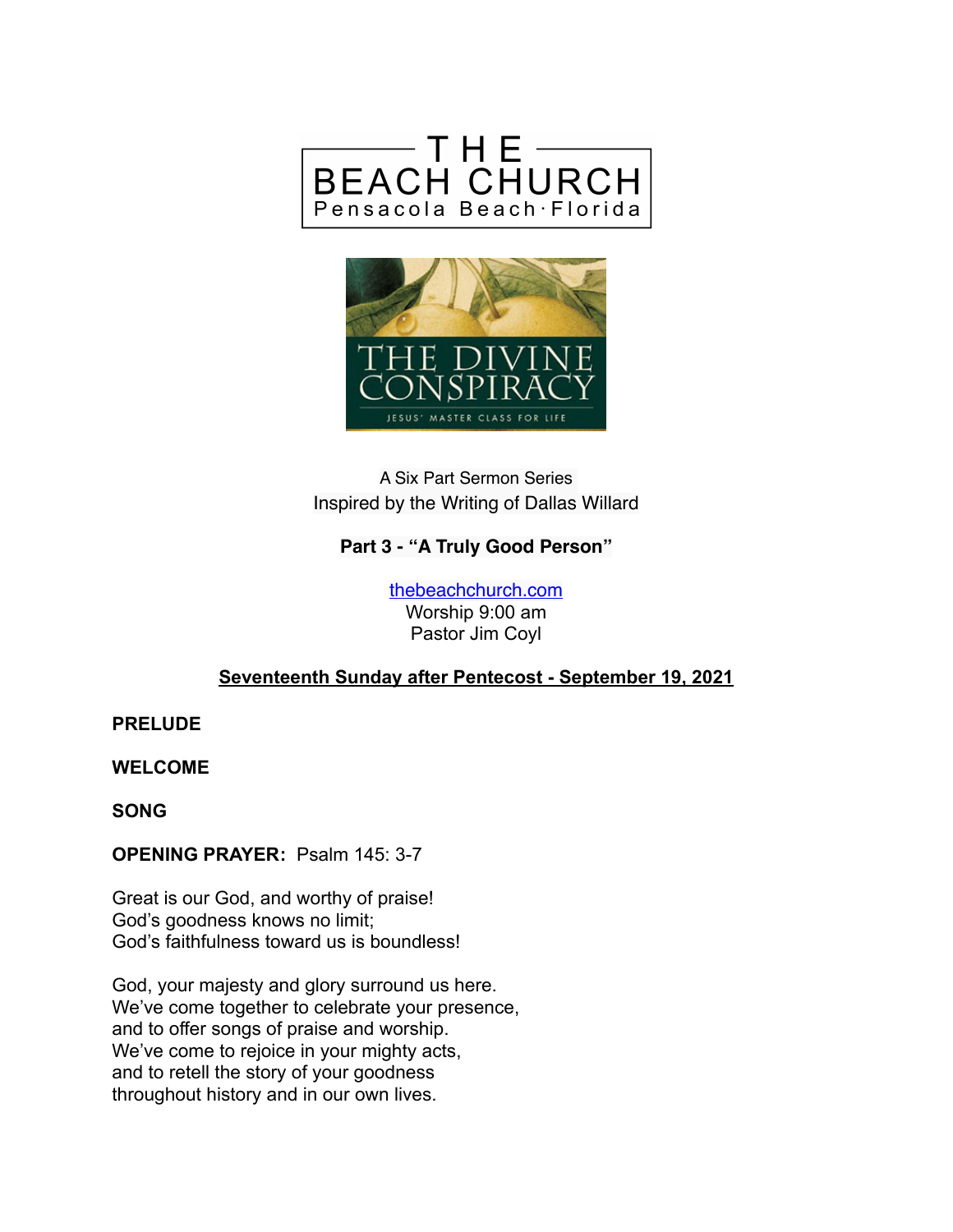Move among us as we worship together; may your Spirit guide and inspire our thoughts and actions as we spend this time in your presence.

In the name of our Savior and Lord, Jesus Christ. **Amen.**

#### **SCRIPTURE READING - Luke 10:25-37**

#### **The Parable of the Good Samaritan**

**25** And behold, a lawyer stood up to put him to the test, saying, "Teacher, what shall I do to inherit eternal life?" **26** He said to him, "What is written in the Law? How do you read it?" **27** And he answered, "You shall love the Lord your God with all your heart and with all your soul and with all your strength and with all your mind, and your neighbor as yourself." **28** And he said to him, "You have answered correctly; do this, and you will live."

**29** But he, desiring to justify himself, said to Jesus, "And who is my neighbor?" **30** Jesus replied, "A man was going down from Jerusalem to Jericho, and he fell among robbers, who stripped him and beat him and departed, leaving him half dead. **31** Now by chance a priest was going down that road, and when he saw him he passed by on the other side. **32** So likewise a Levite, when he came to the place and saw him, passed by on the other side. **33** But a Samaritan, as he journeyed, came to where he was, and when he saw him, he had compassion. **34** He went to him and bound up his wounds, pouring on oil and wine. Then he set him on his own animal and brought him to an inn and took care of him. **35** And the next day he took out two denarii[a] and gave them to the innkeeper, saying, 'Take care of him, and whatever more you spend, I will repay you when I come back.' **36** Which of these three, do you think, proved to be a neighbor to the man who fell among the robbers?" **37** He said, "The one who showed him mercy." And Jesus said to him, "You go, and do likewise."

#### **SERMON** "Dikaiosune - A Truly Good Person"

#### **PASTORAL PRAYER - THE LORD'S PRAYER**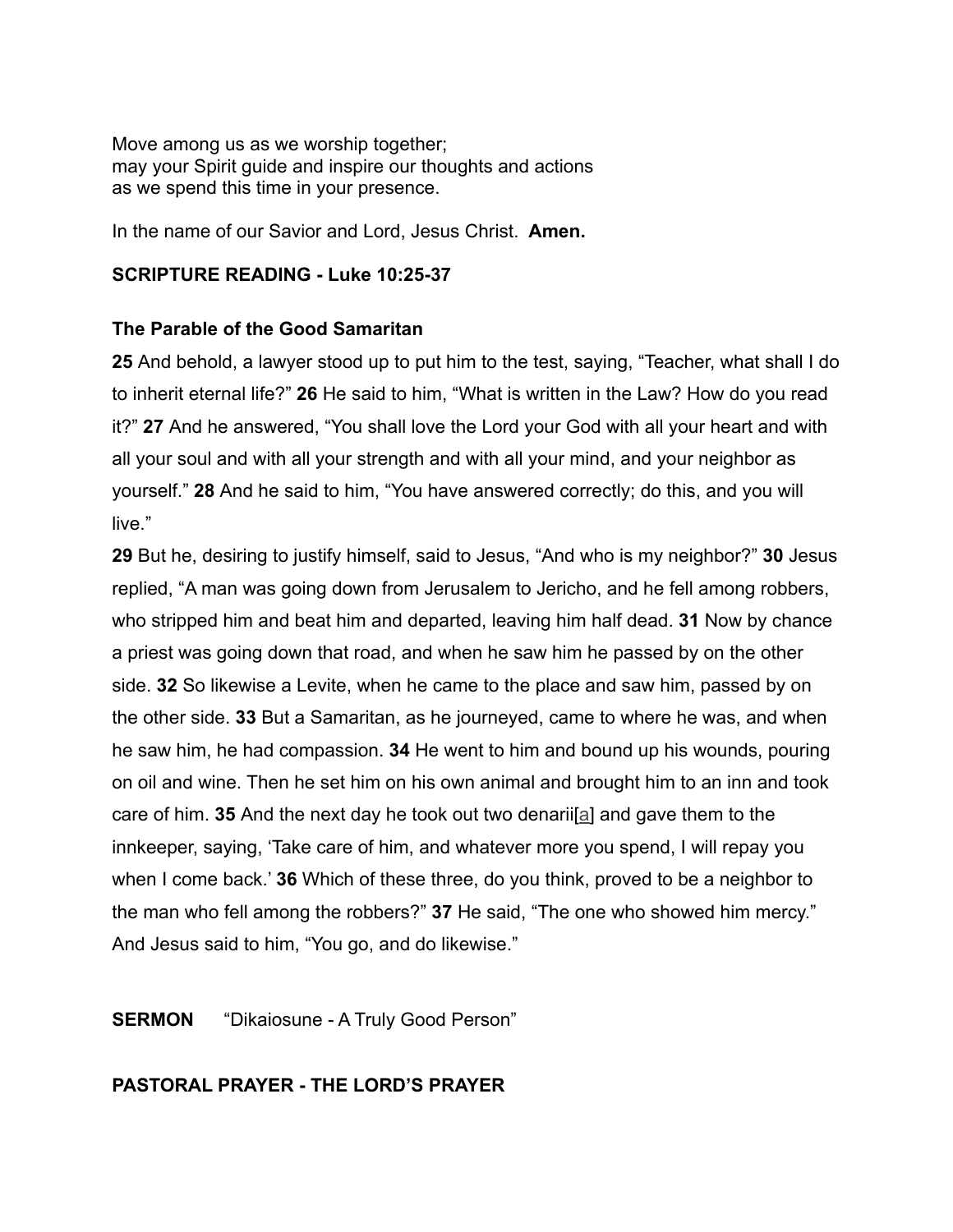#### **HOLY COMMUNION**

**HYMN #421** *Lord, I Want to Be a Christian* 

#### **BENEDICTION**

#### **POSTLUDE**

*In the story of the good Samaritan, Jesus not only teaches us to help people in need; more deeply, he teaches us that we cannot identify who "has it", who is "in" with God, who is "blessed", by looking at exteriors of any sort. That is a matter of the heart. There alone the kingdom of the heavens and human kingdoms great and small are knit together. Draw any cultural or social line you wish, and God will find his way beyond it.*

Dallas Willard T.D.C.

Learn More about Dallas Willard: [The Dallas Willard Center](https://dallaswillardcenter.com/about/)

Richard Rohr's Instructions for centering prayer: [Centering Prayer](https://www.lindsayboyer.com/richard-rohr) 

Read Matthew 5 - 7: [The Sermon on The Mount](https://www.bible.com/bible/2016/MAT.5.NRSV)

# FAMILY CORNER

Hello, children of God! There is a term that I've heard a bit lately, and perhaps you have, too… it's hearing people called the "GOAT." Have you heard that before? In this case, it doesn't mean calling someone a barnyard animal. When we say someone is the "GOAT", it actually stands for "Greatest of All Time." Normally this refers to people in sports. Can you think of any figures you've heard connected to that term? I think of Peyton Manning! What makes these people so awesome?

Usually we recognize these figures as "heroes" because they have won a lot of awards or games. They might be top competitors in their category. To get where they are, they probably worked hard and practiced a lot. We celebrate achievements and give these "greats" recognition or awards or repayment. We honor people who have risen to the top and become the "greatest." What do you think it takes to be great as a disciple of Jesus? How can we become the "GOAT" of Christ followers? This is something that the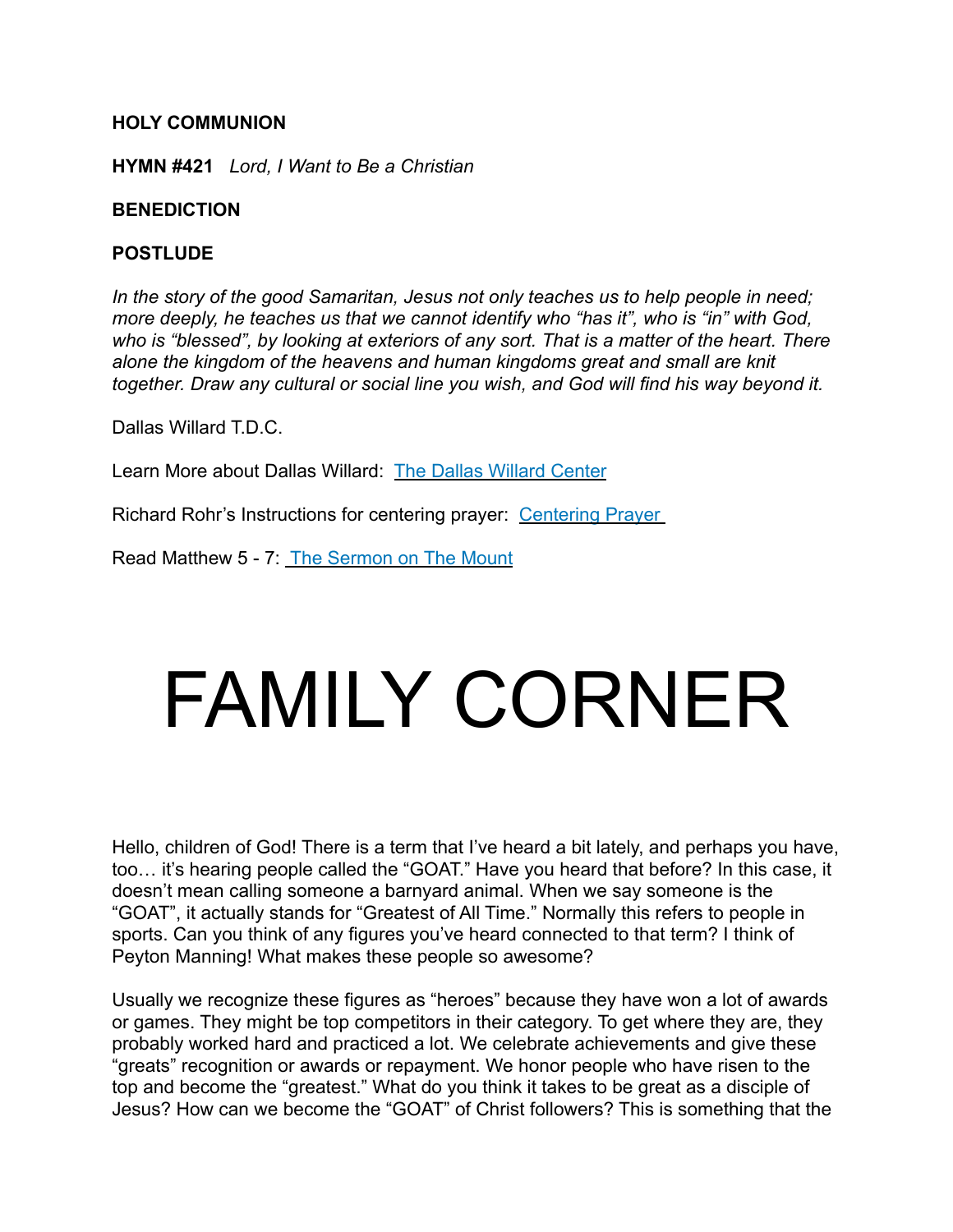disciples of Christ were asking. In fact, they were arguing about it in the Gospel passage we are looking at today. Jesus had been teaching and describing things that would happen to Him. A few of His disciples had been arguing about who was the greatest.

They might have been trying to figure out how to identify the "best" among them. But Jesus turned their conversation upside down. He told them that to be first, they must become last. What does this mean? Jesus wanted His disciples to be humble. Striving to be "the best" is not always best. Greatness does not depend on power or talent, but on putting others first.

We are made to serve one another and help each other. Jesus also wanted to remind His disciples (and us) that we depend on Him for all we have. While He was talking, Jesus took a small child. Kids back then were not seen as very important, and people often did not pay much attention to them. But Jesus told His followers that if they welcomed children, and gave attention to those who did not have as much status and esteem, they would truly be doing His work. Welcoming kids would be like welcoming Jesus Himself. In a way, we are like children because we depend on God for all we have.

We might think of ourselves as "great" sometimes, or try to become that way. But all that we have and all of who we are is in Christ. We aren't great because we can slam dunk a basketball or throw a football. We are great in God's eyes when we follow Him and recognize HIS greatness. We can pray for strength, and recognize that it comes from the Lord. Why don't you say a prayer out loud to God right now?

Prayer: Dear God, YOU are truly the greatest. Help us to think less of ourselves and more of you. Help us to serve one another. Thank you for your love. We love you, God! In Jesus name, Amen!

#### Bible Verses from Mark 9:30-37

They went on from there and passed through Galilee. And he did not want anyone to know, for he was teaching his disciples, saying to them, "The Son of Man is going to be delivered into the hands of men, and they will kill him. And when he is killed, after three days he will rise." But they did not understand the saying, and were afraid to ask him. And they came to Capernaum. And when he was in the house he asked them, "What were you discussing on the way?" But they kept silent, for on the way they had argued with one another about who was the greatest. And he sat down and called the twelve. And he said to them, "If anyone would be first, he must be last of all and servant of all."